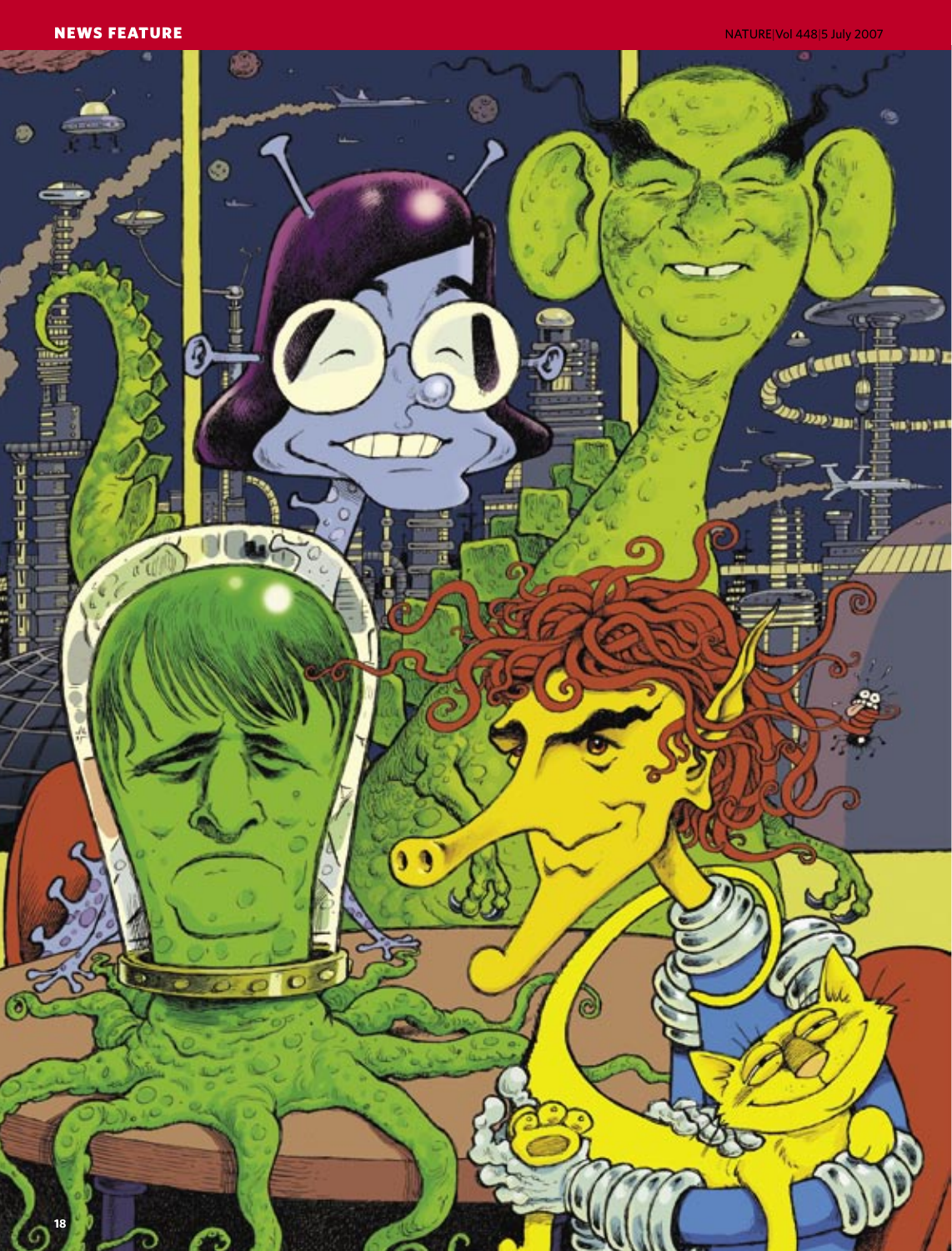# The biologists strike back

Time machines, spaceships, atomic blasters — the icons of science fiction tend to come from the physical sciences. But science fiction has a biological side too, finding drama and pathos in everything from alien evolution to the paradoxes of consciousness. *Nature* brought together four science-fiction writers with a background in the biological sciences to talk about life-science fiction.

### **Nature has given biologists a lot of weird things to study — how easy is it making aliens that are even weirder?**

**Peter Watts:** Every now and then I think I'm taking a shot at it, but it always trips my ass ultimately. In my latest book, *Blindsight*, I thought I had come up with the ultimate alien: they didn't even have genes, and most of their metabolic processes were mediated by external magnetic fields. I thought I was really striking off into new and unexplored territory. But when it comes right down to it, I had described, at least in terms of gross morphology, brittle stars. Something that essentially had a whole series of pinhole cameras across its entire body surface, something like a very large telescope array.

**Joan Slonczewski:** I ended up in microbiology because microbes are the most fantastic creatures, more diverse than any other kind of creature in the natural biosphere. In fact, for much of my career it's been hard to tell which is more bizarre, the kind of research that I'm doing or the kind of science fiction I'm trying to write. In the text book I'm doing now I've been writing about organisms that live 2 kilometres below the earth in gold-mines and that live off hydrogen atoms produced by uranium decay. I have yet to see nuclear-powered creatures much in science fiction.

### **Can science fiction work as a medium to put across important scientific ideas?**

**Joan:** Yes. I actually teach a course on biology and science fiction for students who have trouble with a standard science course. There are certain books that do a wonderful job of teaching science through science fiction — Kurt Vonnegut's *Galapagos* is a great example.

Peter: I've got to second that. I think that was Vonnegut's best: it got evolution right. The idea that what is left of our civilization a million years hence is that when one of our seal-like descendents farts on the beach, the others just laugh and laugh — that's a wonderfully ironic and potent summation of human achievement.

**Paul McAuley:** Evolution is a key note that runs through most of H. G. Wells's science fic-

tion. The human race was going to slip down into unthinking Morlocks and Eloi or we could continue to rise and become the big-brained, small-limbed creatures that are the kind of epitome of science-fiction cliché of future man. Wells was taught by Huxley, had a zoology degree and so on, so he had a good grounding in it. But in Wells's time, evolution was some blind force. We've now got the opportunity to start directing evolution ourselves.

**Joan:** We can change our genes based on cultural views, what we believe are better genes. That's what the aliens in Octavia Butler's books are doing when they mate with humans. But what happens when it turns out the environment changes and that's not the best gene or we make a mistake? And what happens if we lose the variation that's required in the environment?

**Those are great questions, but is science fiction good at answering them? Take cloning — how helpful has the vast amount of pre-existing science fiction about cloning been in informing the post-Dolly debate?**

## Who's who

**Ken Macleod** took a master's in biomechanics and worked as a computer programmer before becoming a full-time writer based in Edinburgh. He is the author of the *Engines of Light* novels, the *Fall Revolution* novels and most recently of *[The Execution Channel](http://www.boingboing.net/2007/02/09/ken_macleods_executi.html)*.

**Joan Slonczewski** is a microbiologist and a professor of biology at Kenyon College in Gambier, Ohio. She is the author of six sciencefiction novels, most recently *[Brain Plague](http://www.challengingdestiny.com/reviews/brainplague.htm)*.

**Paul McAuley** has been a full-time writer, almost exclusively of science fiction, since the late 1980s; before that he was a lecturer in botany at the University of St Andrews, Scotland. His latest novel is *Players*.

**Peter Watts** says he has a spent much of his adult life trying to decide whether to be a writer or a scientist, ending up as a marginal hybrid of both. Having done research in marine biology, he is the author of the *Rifters* trilogy and most recently of *Blindsight*.

**Joan:** My impression is that for the students it was more helpful than not. That is, if Dolly had happened and there was no context at all, where would you begin to discuss what had happened? Whereas because there was a whole science-fiction tradition of questioning the ethics of cloning and the ethics of making people for spare parts, you had at least somewhere to start.

**Ken Macleod:** I think the prior art provided by science fiction was distinctly unhelpful in dealing with Dolly and cloning: ludicrous drek about cloning armies of soulless robots and *The Boys from Brazil* cloning Hitler, and the whole Frankenstein mess. And the actual ethical issues that arose with cloning were essentially none of the above.

**Joan:** I used to agree with your point that bad science fiction was an obstruction to learning, but as a biology professor I learned that sometimes bad science fiction is better than none at all. For example, you could poke Michael Crichton's portrayal of dinosaur cloning full of holes, but those stories encouraged a whole generation of molecular-biology students. As a result, we have a molecular-biology programme now at Kenyon College.

#### **And that's really due to** *Jurassic Park***?**

**Joan:** Yes, we call it the *Jurassic Park* generation.

**Paul:** The big problem I have with Michael Crichton is he's basically anti-science. That old cliché of things that man wasn't meant to know embodies most of his work. Science is always running out of control with people coming in to mop up afterwards. I think that the effect that Joan is seeing is from the film more than the novel, the wonderful scene of the dinosaurs up there on the screen. In the novel the hero was a lawyer. That's how anti-science it was.

My stuff gets compared with his stuff occasionally and I just have to say, 'Well, no'. Because I like science, I like scientists. I like what science does and I think that on the whole it's a good thing — and I think Crichton thinks the opposite, mostly. But the good thing about Crichton's work is that he does show, usefully I think, that science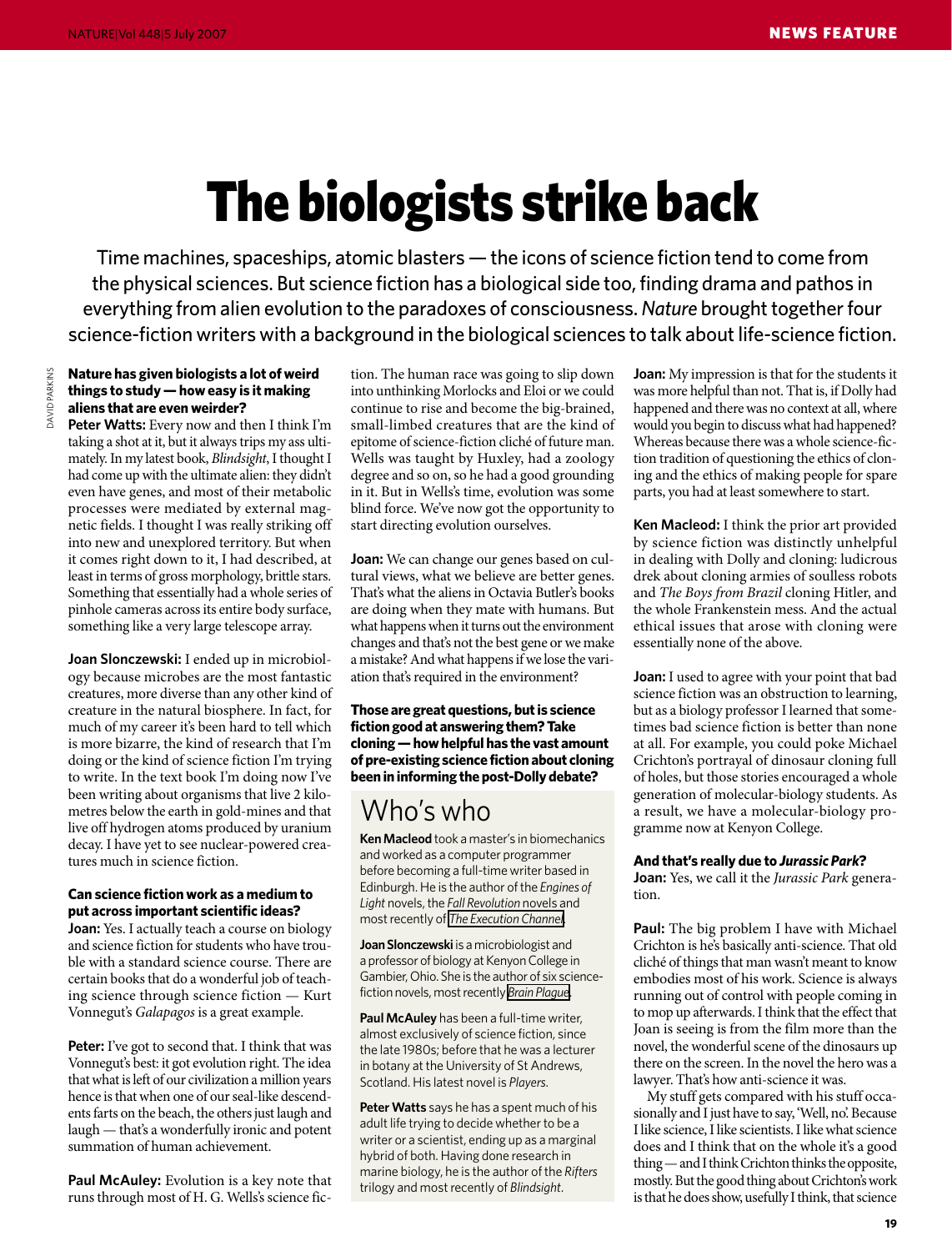is not ethically value-ALL ILLUSTRATIONS: D. PARKINS ALL ILLUSTRATIONS: D. PARKINS less. Some scientists tend to argue that knowledge

is knowledge for knowledge's sake and that we should just find out what we can and damn the consequences. Crichton does actually cast the shadow of what we find back on to society and what's going to happen to it if we take these things to their logical conclusion.

**Peter:** When I start writing, I like to think of it as a sort of thought experiment. I go where the data lead, and I do not explicitly start off with a goal of writing a cautionary tale of saying that the world is turning to shit. That does seem to be where my stories all end up ultimately, but that's just because I'm following the data and there is an inertia to big systems and we can't realistically imagine a situation in which things would be better by 2050 unless we had actually had gotten serious about cleaning things up 20 years ago. **programme at Kenyon College."** — Joan

**Ken:** I think there's a distinction between science fiction and techno-thriller. The sort of thing that Michael Crichton writes is different from the sort of thing that Paul McAuley writes. Even when what Paul McAuley writes looks like a techno-thriller, he's actually sneakily writing science fiction in disguise. I attempt now and again to do the same thing. The difference is that in the techno-thriller, the lab eventually gets burned down, the genie gets back in the bottle, the evil scientist is defeated and so on. That's not the spirit of science fiction at all.

**Paul:** Ken's hit the nail on the head there. Science fiction posits that change is good and that change will happen and doesn't necessarily say which direction change will go. The great power of science fiction is that, first of all, it's able to do that, and second, that it's able to get away without causing so much fuss. We can sneak in under the radar with all these outrageous notions and these manipulations and speculations about human nature.

**Peter:** Just to play devil's advocate for a moment, how would you guys react to the argument that if we can get away with it, we're not really doing the job? That if nobody gets pissed off by what you're doing, you are essentially conceding defeat when it comes to actually trying to provoke action.

**Ken:** I don't see science-fiction writers as agents for change. I think we're here not so much to bring about change but to investigate and imagine change. What happens as a result is the responsibil-

ity of the readers, not of the writers.

**Joan:** I think the imagination of change has to come first. If you don't do that, you're not a science-fiction writer. But I think there are some science-fiction writers who attempt to be

scandalous. I think Heinlein's *Stranger in a Strange Land* was considered extremely scandalous when it first came out — it posited a religion where there is cannibalism at the core of it, which was an attempt to imitate the Eucharist, and had all kinds of

**Ken:** Yes, but have you ever come across anyone who was genuinely scandalized by *Stranger in a Stranger Land*? I mean, I was a little Christian fundamentalist when I first read it as far as I can remember and I wasn't scandalized. I was kind of mildly titillated, but…

things that were then considered scandalous.

**Joan:** In Ohio we're a little more easily scandalized, perhaps.

**"I think we're here to investigate and imagine change."**  — Ken Macleod

**"As a result of** *Jurassic Park***, we have a molecular-biology** 

Slonczewski

### **Science fiction has always been interested in 'the other' — and these days that other is as likely to be a computer program as an eight-legged alien. How does the interaction between biology, technology and artificial intelligence feature in your work?**

**Joan:** One of the things that fascinates me is how people react to ideas of aliens or of artificial intelligence, and it seems to me that the way we treat artificial intelligences has a lot in common with the way we treat immigrant labour and the lower classes, or slaves. We think about these machines as slaves to do our work, but the more like us the machine is, the more effective a servant it is. This is the kind of dynamic we don't like to think about, but that has gone on in the way we treat either immigrant labour or slaves historically. Some studies have shown that even people who are very computer literate will treat their desktop computer as if it were another person. What if their computer were to become so powerful it actually wakes up and demands human rights?

In my book *Brain Plague*, there are technological entities that have sentience, whether they're robots or an entire transit system and it's just assumed that although they're robots, they're also just another ethnic group. My view as a molecular biologist is that our own bodies are machines composed of molecules and the computer on my desk is a machine composed of molecules and the only difference is which one has woken up.

**Ken:** When I wrote my first novel, *Star Fraction*, I wrote it partly under the impulse of the feeling that Richard Dawkins and his selfish gene and the propagation of memes were something not widely enough known. I had to spread the word about these new and exciting ideas, and you know that whole thing of darwinian evolution going on in electronic systems seemed to me to be an enormously exciting and fruitful line of work and now it's pretty much all perva-

sive on the talk shows. I think I was pretty much behind the curve even when I wrote it, though it didn't seem like it.

**Peter:** In my *Rifters* trilogy I wrote about Maelstrom, which was a farfuture, massively super-evolved descendent of the Internet; all I did there was apply darwinian principles, assume you get your computer viruses, set them loose to breed in the wild, and end up with a seething electronic ecosystem that reproduces 200 times a second. It didn't strike me as a particularly radical innovation and I don't think any biologist would find that.